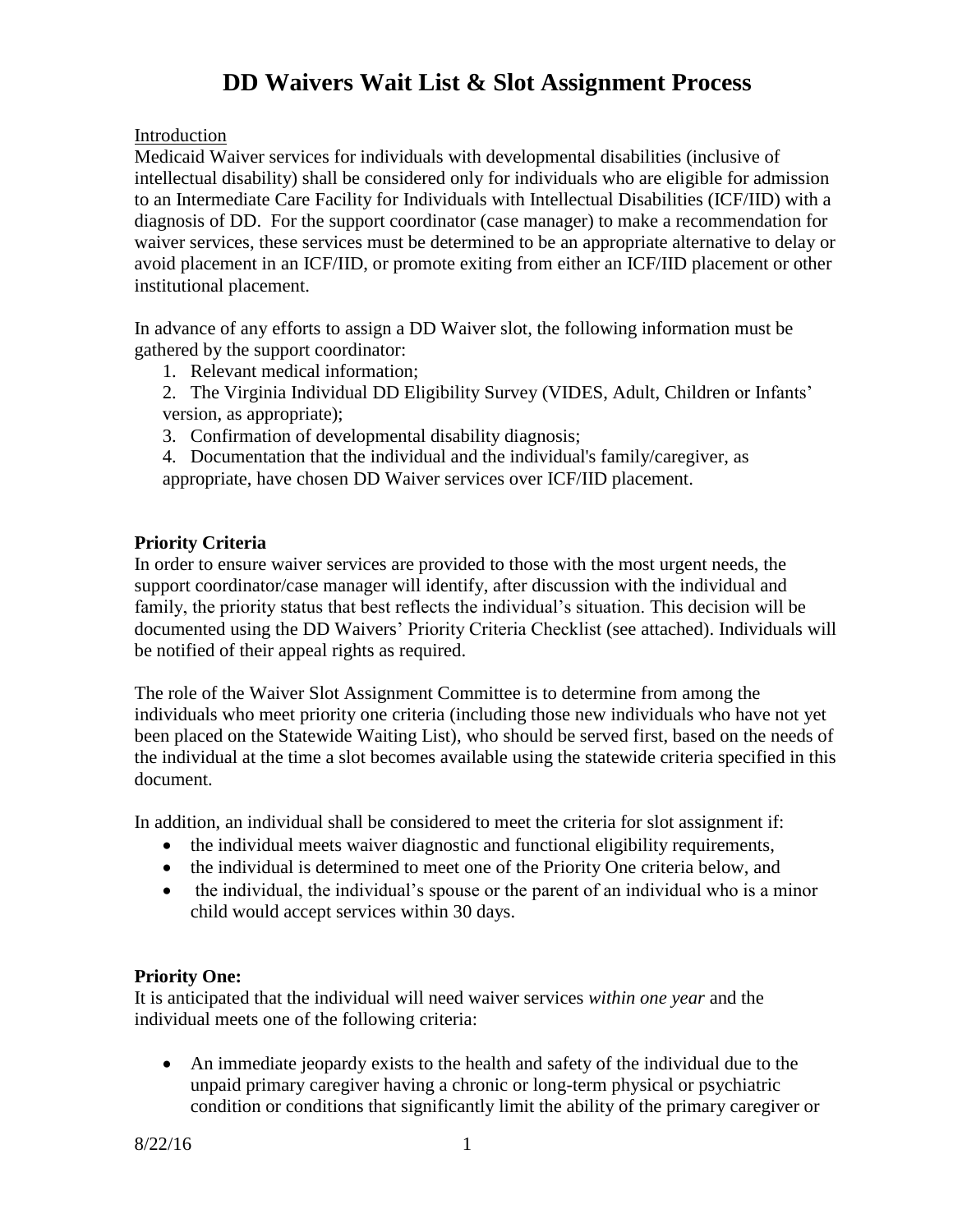caregivers to care for the individual; there are no other unpaid caregivers available to provide supports.

- There is immediate risk to the health or safety of the individual, primary caregiver, or other person living in the home due to either of the following conditions:
	- o The individual's behavior or behaviors, presenting a risk to himself or others, cannot be effectively managed by the primary caregiver or unpaid provider even with support coordinator/case manager-arranged generic or specialized supports; or
	- o There are physical care needs or medical needs that cannot be managed by the primary caregiver even with support coordinator/case manager-arranged generic or specialized supports;
- The individual lives in an institutional setting and has a viable discharge plan; OR
- The individual is a young adult who is no longer eligible for IDEA services and is transitioning to independent living. After individuals attain 27 years of age, this criterion shall no longer apply.

#### **Priority Two:**

It is anticipated that the individual may require waiver services *in one to five years* and the individual meets one of the following criteria:

- The health and safety of the individual is likely to be in future jeopardy due to
	- o The unpaid primary caregiver or caregivers having a declining chronic or longterm physical or psychiatric condition or conditions that significantly limit his ability to care for the individual;
	- o There are no other unpaid caregivers available to provide supports; and
	- o The individual's skills are declining as a result of lack of supports;
- The individual is at risk of losing employment supports;
- The individual is at risk of losing current housing due to a lack of adequate supports and services; or
- The individual has needs or desired outcomes that with adequate supports will result in a significantly improved quality of life.

#### **Priority Three:**

Priority Three shall be assigned to individuals who meet one of the following criteria and will need a waiver slot in five years or longer as long as the current supports and services remain: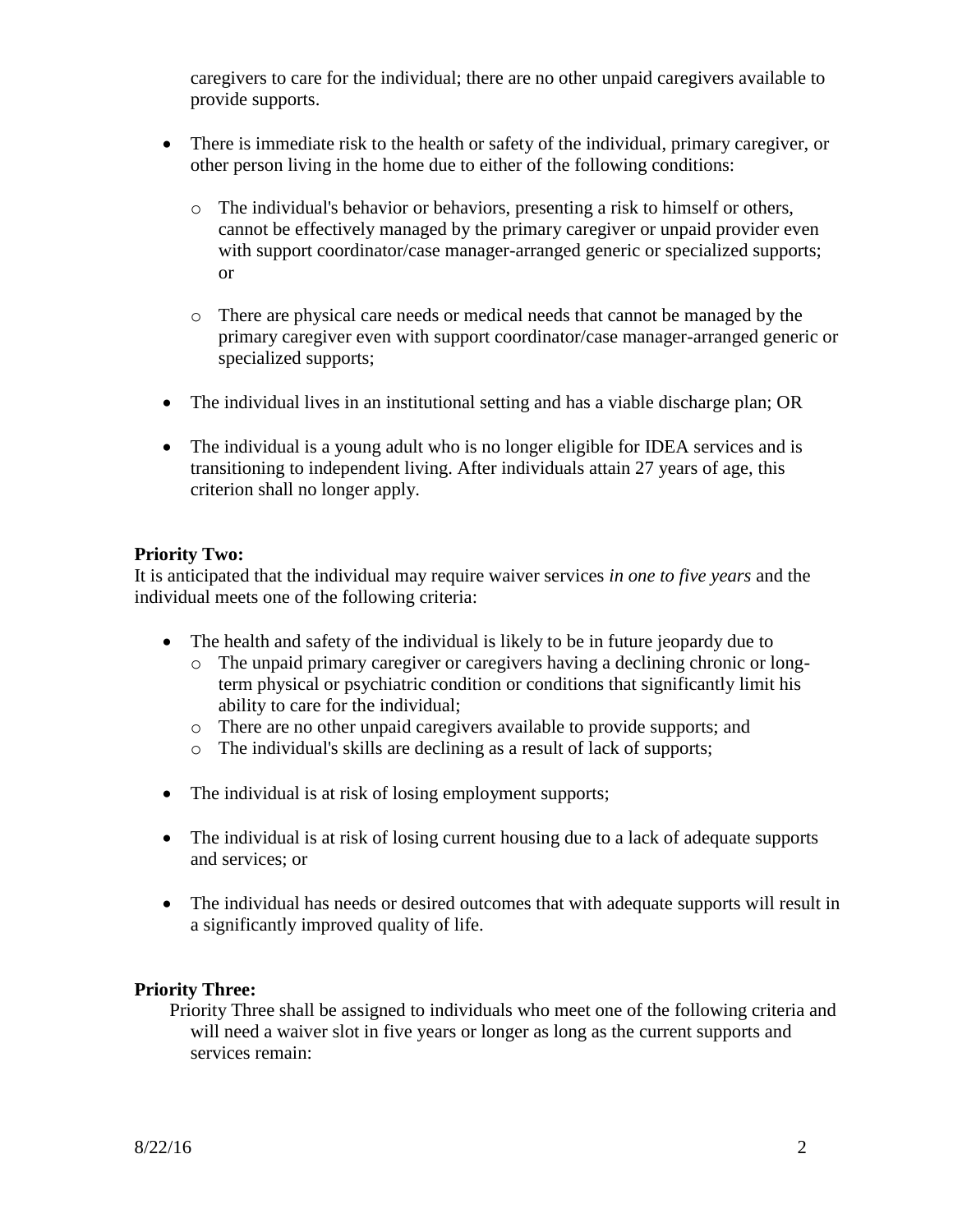- The individual is receiving a service through another funding source that meets current needs;
- The individual is not currently receiving a service but is likely to need a service in five or more years**;** or
- The individual has needs or desired outcomes that with adequate supports will result in a significantly improved quality of life.

#### **Step 1 Review**

All individuals meeting the Priority One criteria shall have a *Critical Needs Summary-Step 1 Review* form completed by their support coordinator as soon as possible after the determination is made that they meet the criteria. This form should be based on documented information in the individual's record (family report, intake summary, reports by professionals, etc., as appropriate). Guidance for completion of the Critical Needs Summary form is found within this document.

The *Critical Needs Summary* form for each individual on the waiting list shall be reviewed and updated annually and whenever "critical needs" of the individual change.

The *Critical Needs Summary* form will generate a priority needs score. Each CSB/BHA shall maintain this information in a spreadsheet or database for all individuals on their Priority One list, updating the score as reflected above.

When a CSB/BHA has more than 5 slots available for assignment at a given time, the number of available slots will be multiplied by 2, with the resulting number of individuals, starting with the top scoring Step 1 individual and working down as needed, being considered in the Step 2 review. If the number of slots available at a given time is 5 or less, the 10 top-scoring individuals will be considered for the Step 2 review. The one exception is when several individuals at the cut-off point have identical scores. In this situation, all equally scoring individuals at the cut-off point will be included for consideration in the Step 2 review, so that there may be more than the minimum number of individuals reviewed (e.g., three individuals in the "number 10 spot" have the same score. All three will be reviewed, making the total reviewed 12 instead of 10.).

#### **Step 2 Review**

Each CSB/BHA shall contact the Waiver Slot Assignment Committee (WSAC) facilitator, who will coordinate with the DBHDS Regional Support Specialist (RSS) to call a meeting as soon as possible when a slot is available. The WSAC will determine who is in most urgent need of the available slot(s). Any slots not assigned within 90 days of their availability will be made available for assignment by other CSBs/BHAs in that Developmental Services Region.

The membership of the WSAC shall consist of community volunteers knowledgeable of and/or having experience with persons with DD and/or the DD service system. WSAC members may not be persons with a direct or indirect interest in the outcome of the proceedings. WSAC members may be: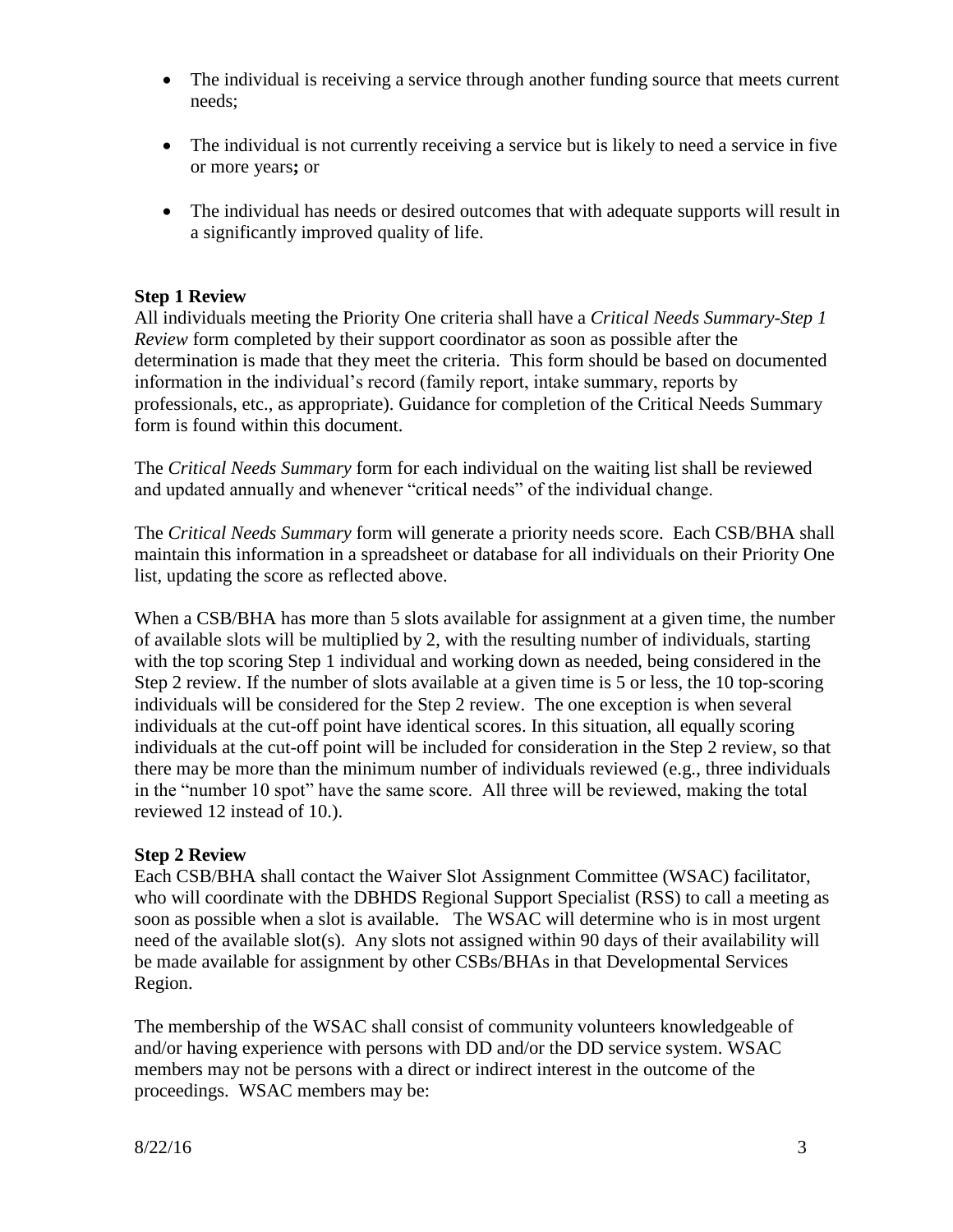- Family members of an individual currently receiving services
- Graduate students studying a human services field (e.g., psychology, social work) or special education
- University professors of a human services field
- Members/staff members/board members of an advocacy agency that does not provide any direct services in the jurisdiction associated with that WSAC (e.g., Center for Independent Living, local Arc, autism advocacy agency)
- Current special education teachers/transition coordinators
- Nurses/physicians
- Retired or former (for over one year) CSB, private provider, or Health and Human Services state employees
- Clergy members.

WSAC members may not be:

- Current CSB employees or board members
- Current employees, owners, or board members of any agency providing waiver services, unless serving on a WSAC in an area in which the provider does not provide services
- Family members of current employees, owners, or board members of any agency providing waiver services
- Family members of individuals seeking waiver services.

The information presented to committee members shall not include identifying information such as name, address, Medicaid, or Social Security numbers. Furthermore, committee members shall receive training through DBHDS regarding Federal Health Insurance Portability and Accountability Act (HIPAA) requirements, including the need to maintain confidentiality, and instructed not to reveal the information that has been shared and discussed with parties external to the committee meeting. WSAC members shall sign confidentially statements indicating their agreement and obligation to conduct themselves within HIPAA requirements. Prior to each meeting, WSAC members will be offered an opportunity to acknowledge and recuse themselves from discussion of available slots if they know, or suspect they know, anyone under consideration for a slot.

Prior to the WSAC meeting, the Support Coordinators for the individuals to be considered for a slot will prepare a written summary of the individuals' needs on the *Slot Assignment Review* form, which will be distributed to WSAC members. These summaries will be distributed in advance to permit sufficient time for a thorough reading.

The Support Coordinator, Support Coordinator Supervisor, or designee will be available to provide information about the person being considered to the WSAC about the individual, but may not be a voting member of the committee.

WSAC members will discuss their impressions based on the information contained in the summary. Using the *Slot Assignment Scoring Summary-Step 2 Review* form, each committee member will assign a numeric score to each of the 5 categories for each individual thereby arriving at a total score for each individual. All WSAC members' scores will be totaled and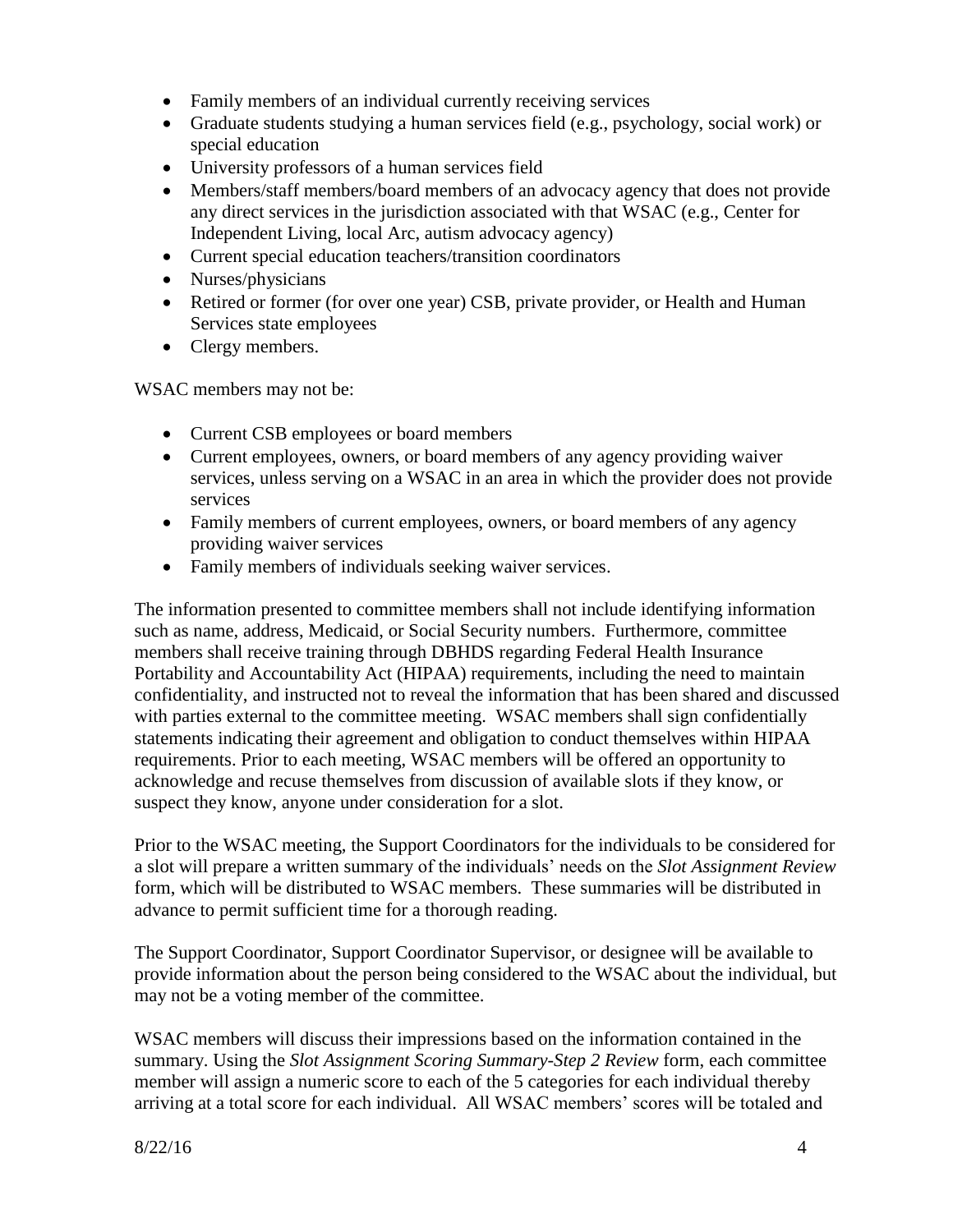divided by the number of WSAC members, resulting in a final decimal-based score. The individual(s) with the highest score(s) receive the available slot(s).

Should there be a tie, WSAC members will re-review and discuss the Support Coordinators' summaries for those individuals and rescore until one individual emerges with a higher score.

The WSAC members' score sheets and all hard copy documentation reviewed by committee members shall be collected by the group's facilitator and conveyed to the designated CSB staff person for retention as documentation of the process.

#### State Monitoring

DBHDS staff will be responsible for participating in each WSAC meeting as an observer and monitor of the slot assignment process in order to assure CMS of the statewide consistency of its application, as well as the accuracy of the results. After the WSAC meeting, DBHDS staff will link those in the highest scoring rankings with the number of available slots based on services needed. DBHDS staff will maintain documentation of the names of individuals reviewed for the slot(s), their respective Step 2 scores from the WSAC meeting and an indication of those individuals who received the available slot/s).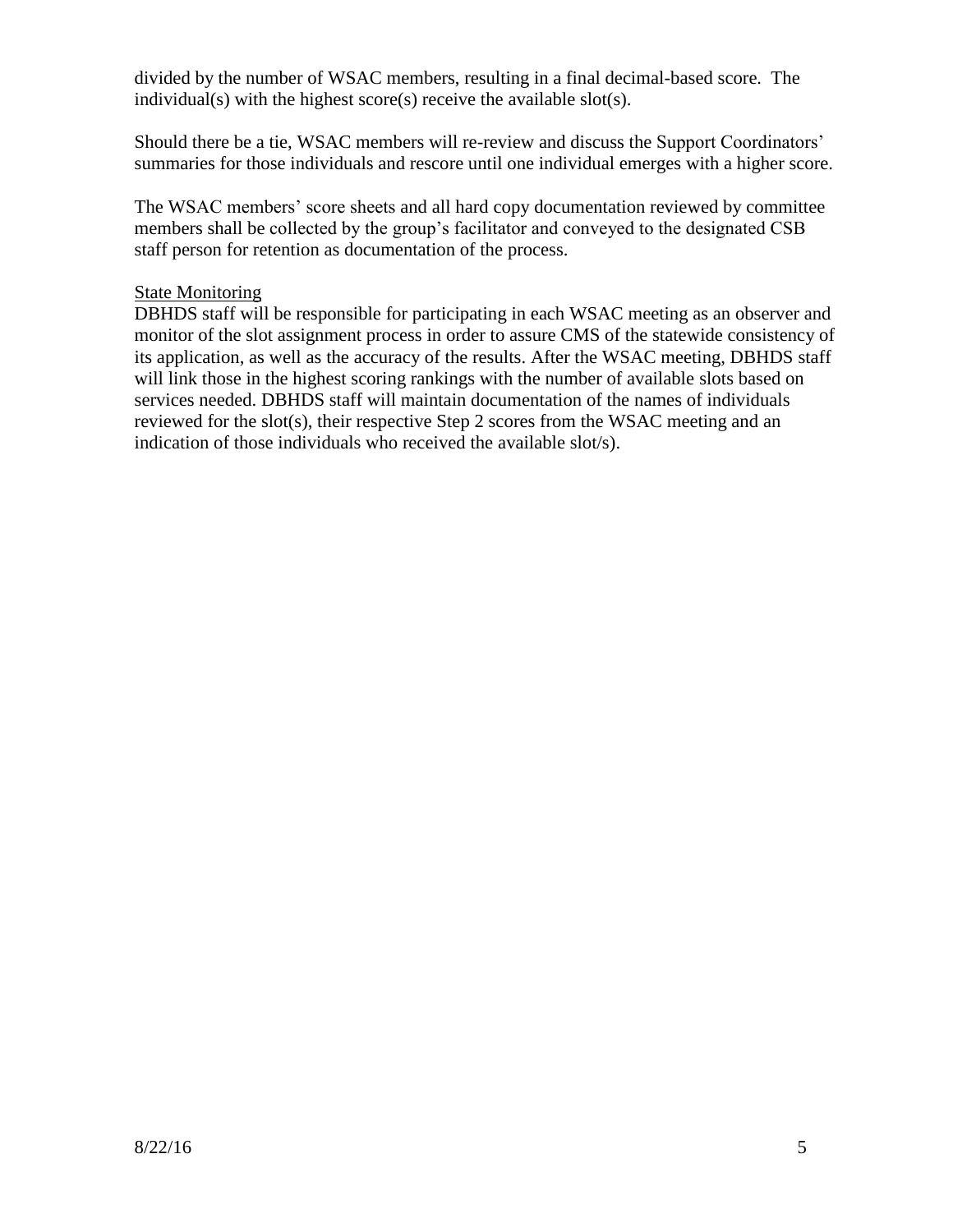### **Developmental Disabilities Waivers' Priority Criteria Checklist**

**Priority Status:** Click here to enter text.

**Name:** Click here to enter text. **Date of Completion:** Click here to enter text.

**For all categories, it is essential to determine and document that if offered a slot, the individual would accept it within 30 days. The following is a means of "triaging" current needs; however, it is recognized that an individual in any of these categories could present for services at any time due to changes in needs/circumstances.**

#### Priority One:

It is anticipated that the individual will need waiver services *within one year* and the individual meets one of the following criteria:

An immediate jeopardy exists to the health and safety of the individual due to the unpaid primary caregiver having a chronic or long-term physical or psychiatric condition or conditions that significantly limit the ability of the primary caregiver or caregivers to care for the individual; there are no other unpaid caregivers available to provide supports.

There is immediate risk to the health or safety of the individual, primary caregiver, or other person living in the home due to either of the following conditions:

The individual's behavior or behaviors, presenting a risk to himself or others, cannot be effectively managed by the primary caregiver or unpaid provider even with support coordinator/case manager-arranged generic or specialized supports; **or** 

There are physical care needs or medical needs that cannot be managed by the primary caregiver even with support coordinator/case manager-arranged generic or specialized supports;

 $\Box$  The individual lives in an institutional setting and has a viable discharge plan; OR

 $\Box$  The individual is a young adult who is no longer eligible for IDEA services and is transitioning to independent living. After individuals attain 27 years of age, this criterion shall no longer apply.

#### Priority Two:

It is anticipated that the individual may require waiver services *in one to five years* and the individual meets one of the following criteria:

The health and safety of the individual is likely to be in future jeopardy due to

- o The unpaid primary caregiver or caregivers having a declining chronic or longterm physical or psychiatric condition or conditions that significantly limit his ability to care for the individual;
- o There are no other unpaid caregivers available to provide supports; and
- o The individual's skills are declining as a result of lack of supports;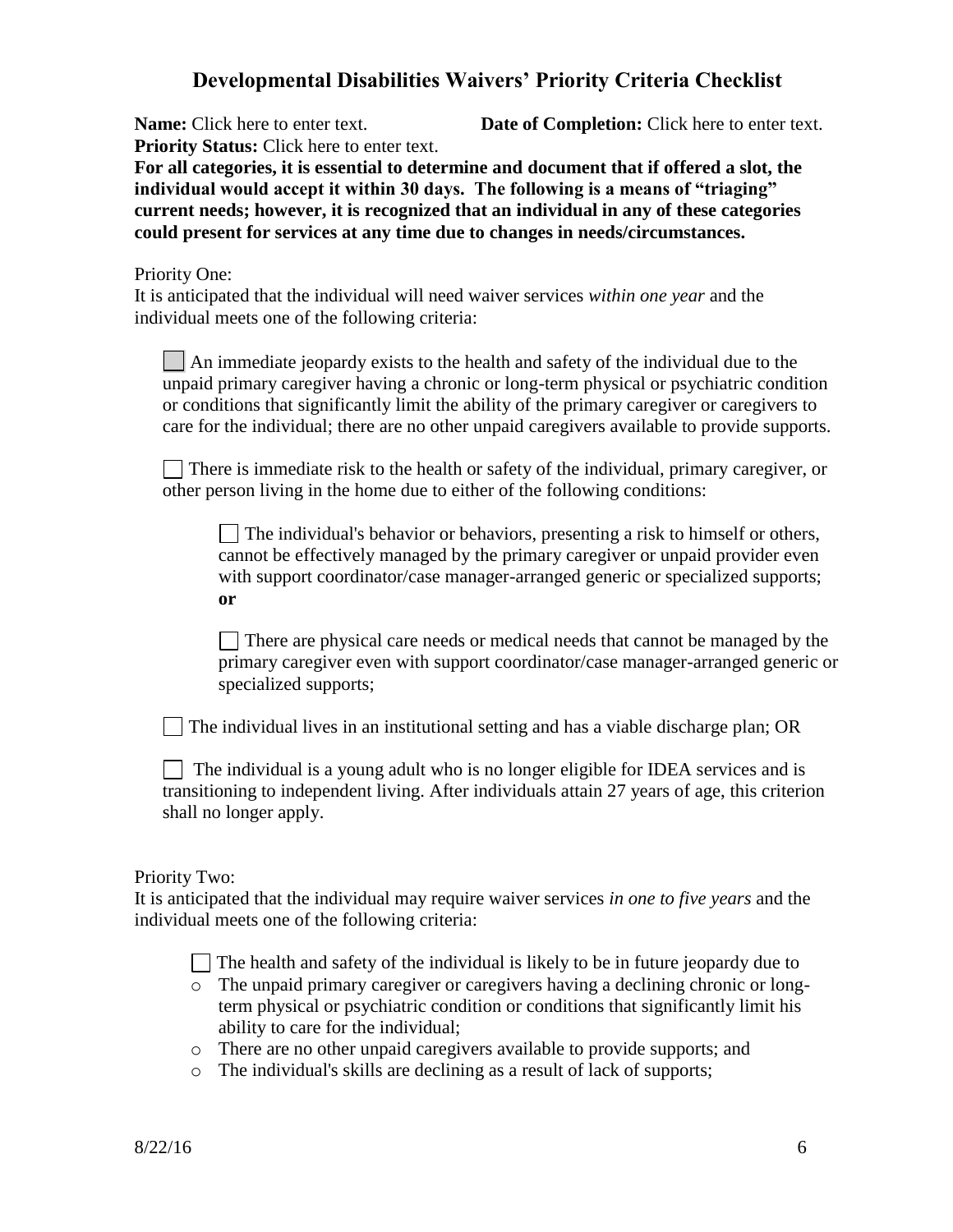$\Box$  The individual is at risk of losing employment supports;

The individual is at risk of losing current housing due to a lack of adequate supports and services; or

The individual has needs or desired outcomes that with adequate supports will result in a significantly improved quality of life.

#### Priority Three:

Priority Three shall be assigned to individuals who meet one of the following criteria and will need a waiver slot in five years or longer as long as the current supports and services remain:

 $\Box$  The individual is receiving a service through another funding source that meets current needs;

 $\Box$  The individual is not currently receiving a service but is likely to need a service in five or more years**;** or

 $\Box$  The individual has needs or desired outcomes that with adequate supports will result in a significantly improved quality of life.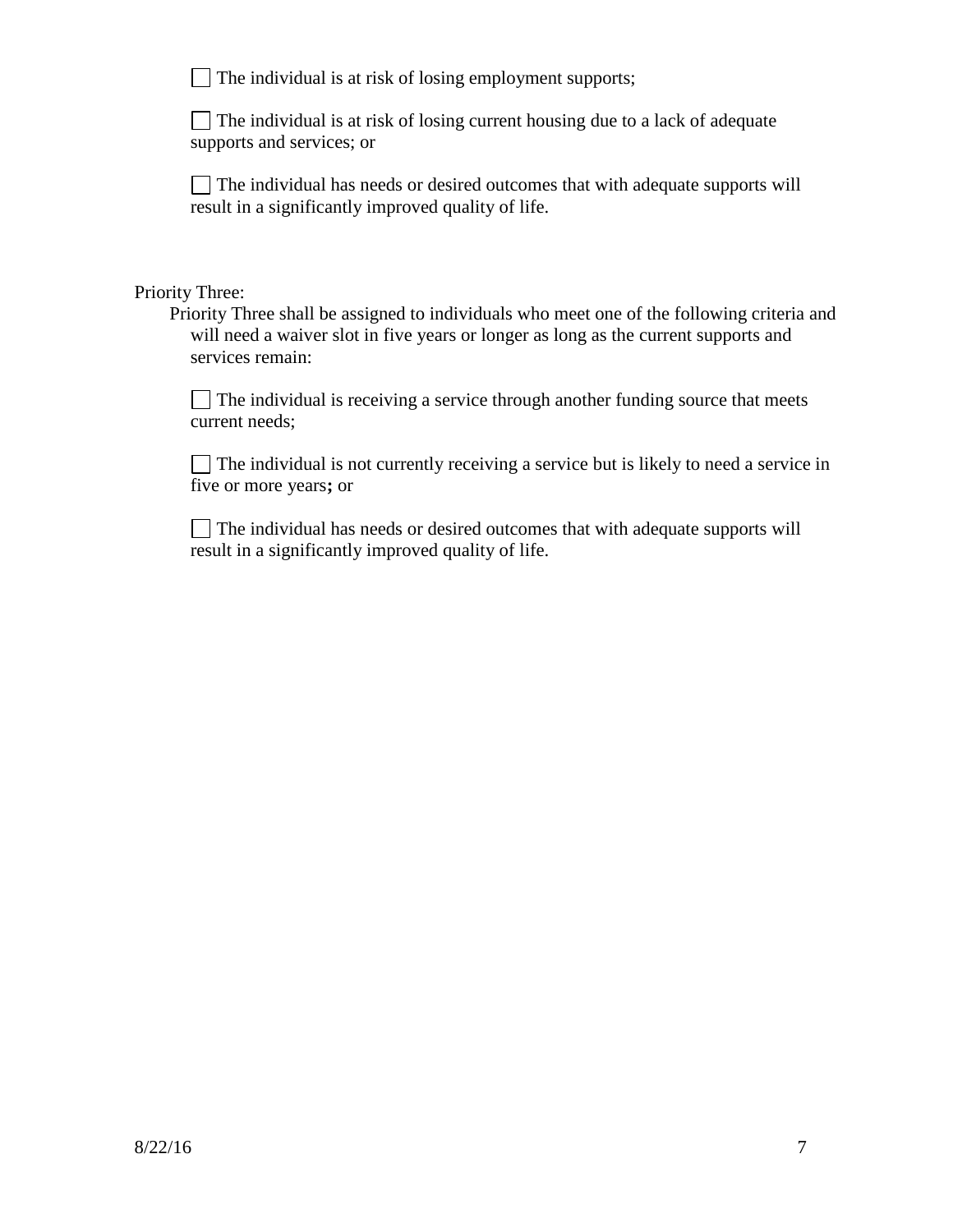# **Critical Needs Summary Step 1 Review**

CSB/BHA: Click here to enter text. Individual's Name: Click here to enter text.

Individual's Medicaid Number: Click here to enter text.

| <b>Criteria for Rating</b>                                                                                                                                                                                                                                                                                                                   | <b>Scoring Key</b>                                                                                                                                                                                                        | <b>Individual's Score</b> |
|----------------------------------------------------------------------------------------------------------------------------------------------------------------------------------------------------------------------------------------------------------------------------------------------------------------------------------------------|---------------------------------------------------------------------------------------------------------------------------------------------------------------------------------------------------------------------------|---------------------------|
|                                                                                                                                                                                                                                                                                                                                              |                                                                                                                                                                                                                           |                           |
| 1. An immediate jeopardy exists to the<br>health and safety of the individual due<br>to the unpaid primary caregiver having<br>a chronic or long-term physical or<br>psychiatric condition or conditions that<br>significantly limit the ability of the<br>primary caregiver or caregivers to care<br>for the individual; there are no other | 5                                                                                                                                                                                                                         |                           |
| unpaid caregivers available to provide                                                                                                                                                                                                                                                                                                       |                                                                                                                                                                                                                           |                           |
| supports<br>2. Primary caregiver can no longer<br>provide care                                                                                                                                                                                                                                                                               | 3                                                                                                                                                                                                                         |                           |
| 3. Clear risk of abuse, neglect,<br>exploitation of the individual                                                                                                                                                                                                                                                                           | 5                                                                                                                                                                                                                         |                           |
| 4. The individual lives in an<br>institutional setting and has a viable<br>discharge plan                                                                                                                                                                                                                                                    | 18                                                                                                                                                                                                                        |                           |
| 5. Currently homeless (i.e., does not<br>have a home)                                                                                                                                                                                                                                                                                        | 10                                                                                                                                                                                                                        |                           |
| 6. Facing imminent (within the next 90<br>days) homelessness (e.g., terminally ill<br>caregiver)                                                                                                                                                                                                                                             | 5                                                                                                                                                                                                                         |                           |
| 7. Immediate risk to the health or<br>safety of the individual, primary<br>caregiver, or other person living in the<br>home due to either of the following<br>conditions:                                                                                                                                                                    | <b>A.Behaviors</b><br>HIGH: Serious safety<br>risk to self/others = $5$<br><b>MODERATE:</b><br>Moderate/occasional risk<br>to self/other $=$ 3<br>LOW: minimal risk to<br>$self/others = 1$                               |                           |
|                                                                                                                                                                                                                                                                                                                                              | <b>B.</b> Physical care needs<br>or medical needs<br>HIGH: Must address<br>serious or life threatening<br>concerns and/or<br>individual cannot<br>perform ADLs without<br>physical assistance $= 5$<br>MODERATE: Medical, |                           |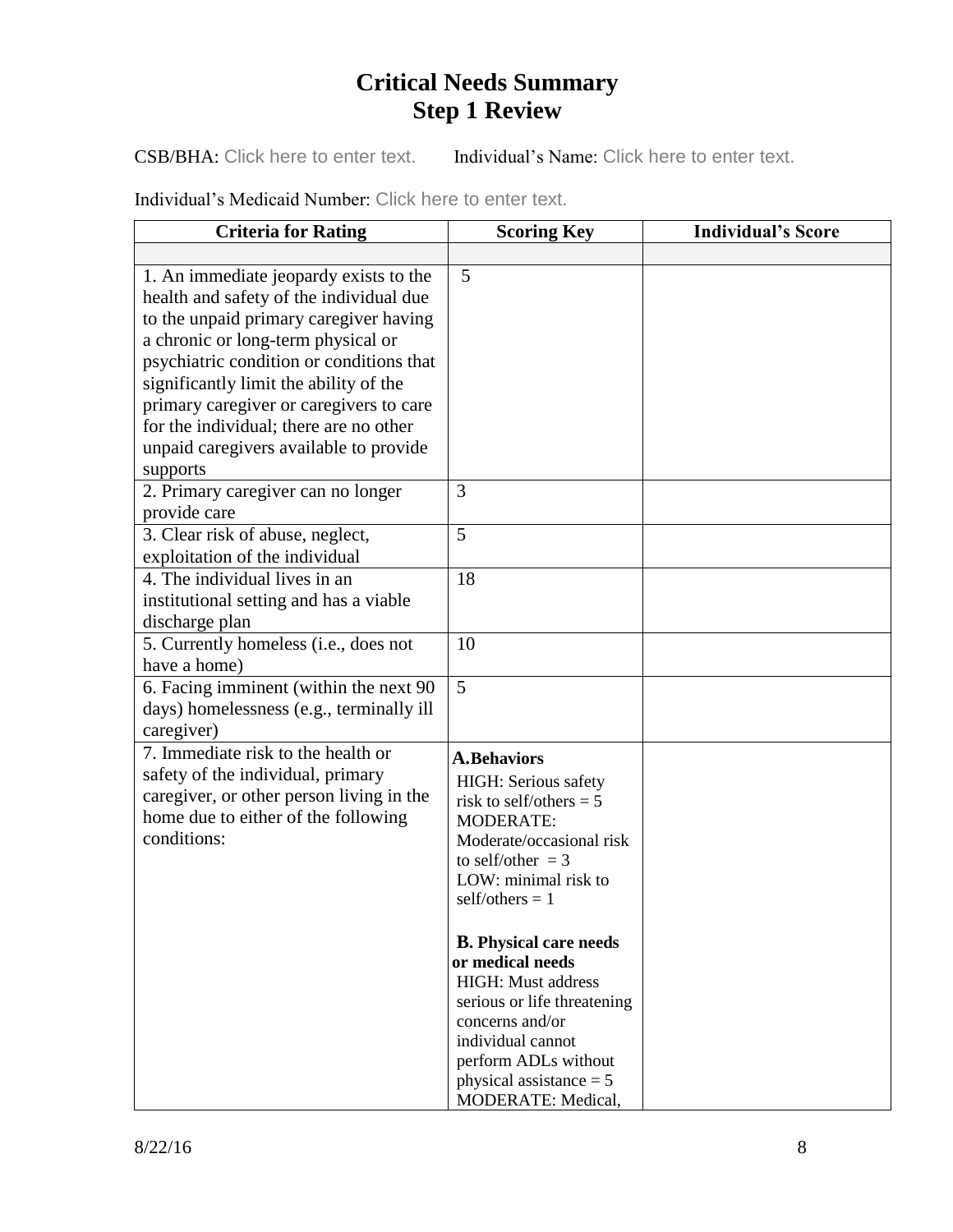| 8. The individual is a young adult who<br>is no longer eligible for IDEA services<br>and is transitioning to independent<br>living. After individuals attain 27 years     | 5                                                    | physical care needs that<br>require active support = $3$<br>LOW: Medical, physical<br>care needs that require<br>occasional assistance $= 1$ |  |
|---------------------------------------------------------------------------------------------------------------------------------------------------------------------------|------------------------------------------------------|----------------------------------------------------------------------------------------------------------------------------------------------|--|
| of age, this criterion shall no longer                                                                                                                                    |                                                      |                                                                                                                                              |  |
| apply.                                                                                                                                                                    |                                                      |                                                                                                                                              |  |
| Number of caregivers                                                                                                                                                      | No caregiver $= 5$<br>1 caregiver = $3$              |                                                                                                                                              |  |
| Number of areas met on VIDES<br>(Note there are now two scales for<br>assigning points for VIDES, one for                                                                 | <b>Adults</b>                                        | Infants &<br><b>Children</b><br>through 17                                                                                                   |  |
| Adults and a separate one for<br>Infants/Children)                                                                                                                        | $3 = 1$<br>$4=2$<br>$5-6=3$   $5-6=3$<br>$7 - 8 = 4$ | $2 - 3 = 1$<br>$4 = 2$<br>$7-8=4$                                                                                                            |  |
| Environmental concerns (e.g., poor<br>condition of the current living<br>situation, primary caregiver has<br>ongoing caretaking responsibilities for<br>other dependents) | 3                                                    |                                                                                                                                              |  |
| <b>Total score</b>                                                                                                                                                        |                                                      |                                                                                                                                              |  |

Individual's Name: Click here to enter text.

Name of Support Coordinator/Case Manager completing this form: Click here to enter text.

**\_\_\_\_\_\_\_\_\_\_\_\_\_\_\_\_\_\_\_\_\_\_\_\_\_\_\_\_\_\_\_\_\_\_\_\_\_\_ \_\_\_\_\_\_\_\_\_\_\_\_\_\_\_\_\_\_**

| Signature of Support Coordinator/Case Manager | Date |
|-----------------------------------------------|------|
|                                               |      |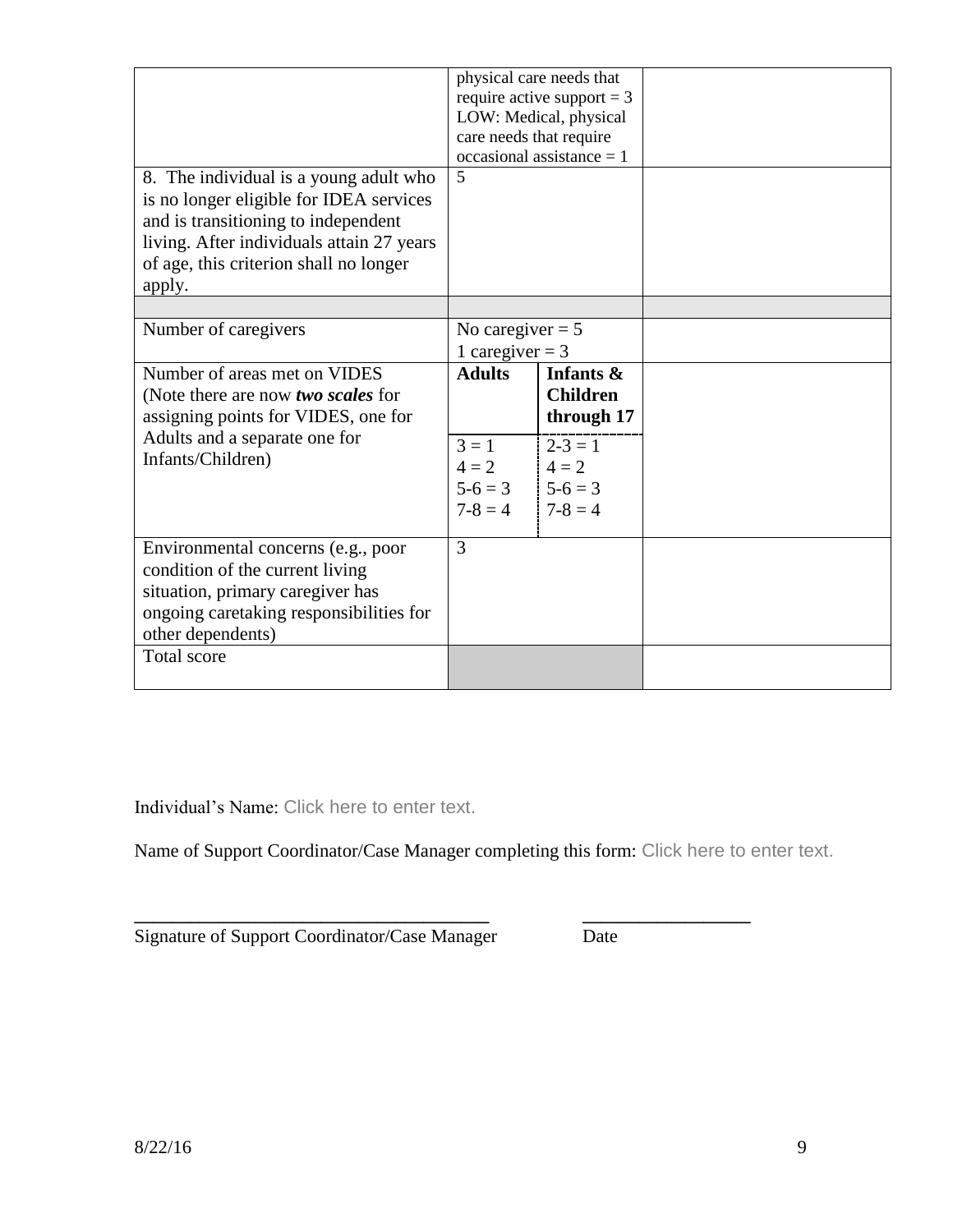# **Critical Needs Summary Guidance**

| <b>Criteria for Rating</b>                                                                                                                                                                                                                                                                                                                                                                               | <b>Scoring Key</b> | <b>Explanation</b>                                                                                                                                                                                                                                                                                                                                                                                                                                                                                                                                                                                                                    |
|----------------------------------------------------------------------------------------------------------------------------------------------------------------------------------------------------------------------------------------------------------------------------------------------------------------------------------------------------------------------------------------------------------|--------------------|---------------------------------------------------------------------------------------------------------------------------------------------------------------------------------------------------------------------------------------------------------------------------------------------------------------------------------------------------------------------------------------------------------------------------------------------------------------------------------------------------------------------------------------------------------------------------------------------------------------------------------------|
|                                                                                                                                                                                                                                                                                                                                                                                                          |                    |                                                                                                                                                                                                                                                                                                                                                                                                                                                                                                                                                                                                                                       |
| 1. An immediate jeopardy exists<br>to the health and safety of the<br>individual due to the unpaid<br>primary caregiver having a<br>chronic or long-term physical or<br>psychiatric condition or<br>conditions that significantly limit<br>the ability of the primary<br>caregiver or caregivers to care<br>for the individual; there are no<br>other unpaid caregivers available<br>to provide supports | 5                  | The primary caregiver demonstrates that<br>he/she has an ongoing physical or<br>psychiatric condition that has been<br>determined will likely result in immediate<br>jeopardy within the next year. There is<br>evidence to substantiate this.<br>Only if no other unpaid caregiver is<br>available may points be assigned for this<br><i>item.</i>                                                                                                                                                                                                                                                                                   |
| 2. Primary caregiver can no<br>longer provide care                                                                                                                                                                                                                                                                                                                                                       | 3                  | Primary, unpaid caregiver demonstrates<br>that he/she cannot continue to provide care<br>much longer (within the next year) due to<br>physical, mental, emotional, financial<br>burden of care giving which will result in<br>immediate jeopardy, should it occur. There<br>is evidence to substantiate this.                                                                                                                                                                                                                                                                                                                         |
| 3. Clear risk of abuse, neglect,<br>exploitation of the individual                                                                                                                                                                                                                                                                                                                                       | 5                  | There is documentation that the individual<br>has been referred to the Dept. of Social<br>Services (DSS) Child or Dept. of Aging and<br>Rehabilitative Services (DARS) Adult<br>Protective Services (as appropriate to his<br>age) for investigation of a situation<br>involving suspected abuse, neglect or<br>exploitation as defined in the DBHDS<br>Human Rights Regulations [12 VAC 35-<br>115]. Further examples of instances of<br>abuse, neglect and exploitation are<br>contained in the DSS document, "Indicators<br>of Abuse, Neglect and Exploitation" found<br>at:<br>http://www.dss.virginia.gov/family/as/aps.cq<br>i. |
| 4. The individual lives in an<br>institutional setting and has a<br>viable discharge plan                                                                                                                                                                                                                                                                                                                | 18                 | The individual lives in an ICF-IID or a<br>nursing facility.                                                                                                                                                                                                                                                                                                                                                                                                                                                                                                                                                                          |
| 5. Currently homeless (i.e., does<br>not have a home)                                                                                                                                                                                                                                                                                                                                                    | 10                 | This item requires that homelessness has<br>already occurred. Individuals meeting this<br>criterion may be living in a homeless<br>shelter, on the street or just<br>discharged/removed from their present<br>living situation with nowhere else to go.                                                                                                                                                                                                                                                                                                                                                                               |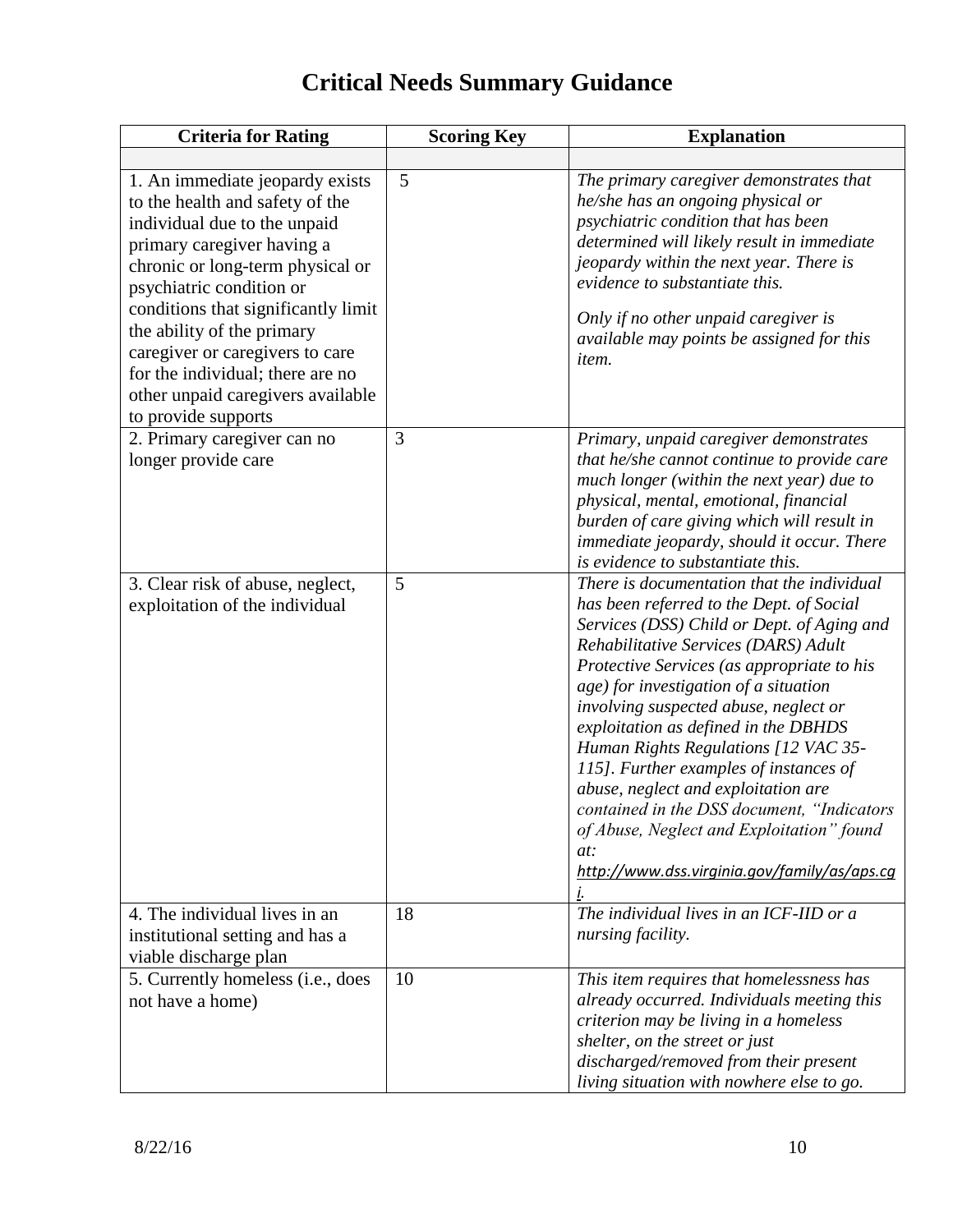| 6. Facing imminent (within the<br>next 90 days) homelessness<br>(e.g., terminally ill caregiver)                                                                                                                             | 5<br><b>A. Behaviors</b>                                                                                                                                                                                                                                                                                                                                                                                                      | The individual is anticipated to be homeless<br>within the next 90 days due to anticipated<br>discharge from a time-limited residential<br>service, the imminent death of the present<br>caregiver, etc.<br><b>NOTE:</b> The Centers for Medicare &<br>Medicaid Services expect that "there is<br>reasonable indication that the individual<br>would need services in the appropriate level<br>of care within the near future (one month or<br>$less)$ ." |
|------------------------------------------------------------------------------------------------------------------------------------------------------------------------------------------------------------------------------|-------------------------------------------------------------------------------------------------------------------------------------------------------------------------------------------------------------------------------------------------------------------------------------------------------------------------------------------------------------------------------------------------------------------------------|-----------------------------------------------------------------------------------------------------------------------------------------------------------------------------------------------------------------------------------------------------------------------------------------------------------------------------------------------------------------------------------------------------------------------------------------------------------|
| 7. Immediate risk to the health or<br>safety of the individual, primary<br>caregiver, or other person living<br>in the home due to either of the<br>following conditions:                                                    | HIGH: Serious safety<br>risk to self/others = $5$<br><b>MODERATE:</b><br>Moderate/occasional<br>risk to self/other $=$ 3<br>LOW: minimal risk to<br>self/others $= 1$                                                                                                                                                                                                                                                         | The health and safety of the individual,<br>caregiver or others is endangered due to<br>documented, current behaviors such as<br>aggression (towards others or self), fire-<br>setting, running into traffic, etc.                                                                                                                                                                                                                                        |
|                                                                                                                                                                                                                              | <b>B.</b> Physical care needs<br>(such as lifting or<br>bathing), or medical<br>needs<br><b>HIGH:</b> Must address<br>serious or life<br>threatening concerns<br>and/or individual<br>cannot perform ADLs<br>without physical<br>$assistance = 5$<br>MODERATE: Medical,<br>physical care needs that<br>require active support $=$<br>3<br>LOW: Medical,<br>physical care needs that<br>require occasional<br>$assistance = 1$ | The health/safety of the individual is at risk<br>due to the seriousness of his/her medical<br>needs. The health/safety of the<br>caregiver/others in the home is at risk due<br>to the demands of the individual's physical<br>care (e.g., lifting, carrying an individual<br>larger than the caregiver, demanding<br>'round the clock needs which jeopardize the<br>health and safety of the caregiver.)                                                |
| 8. The individual is a young<br>adult who is no longer eligible<br>for IDEA services and is<br>transitioning to independent<br>living. After individuals attain<br>27 years of age, this criterion<br>shall no longer apply. | 5                                                                                                                                                                                                                                                                                                                                                                                                                             |                                                                                                                                                                                                                                                                                                                                                                                                                                                           |
| Number of caregivers                                                                                                                                                                                                         | No caregiver $= 5$<br>1 caregiver = $3$                                                                                                                                                                                                                                                                                                                                                                                       |                                                                                                                                                                                                                                                                                                                                                                                                                                                           |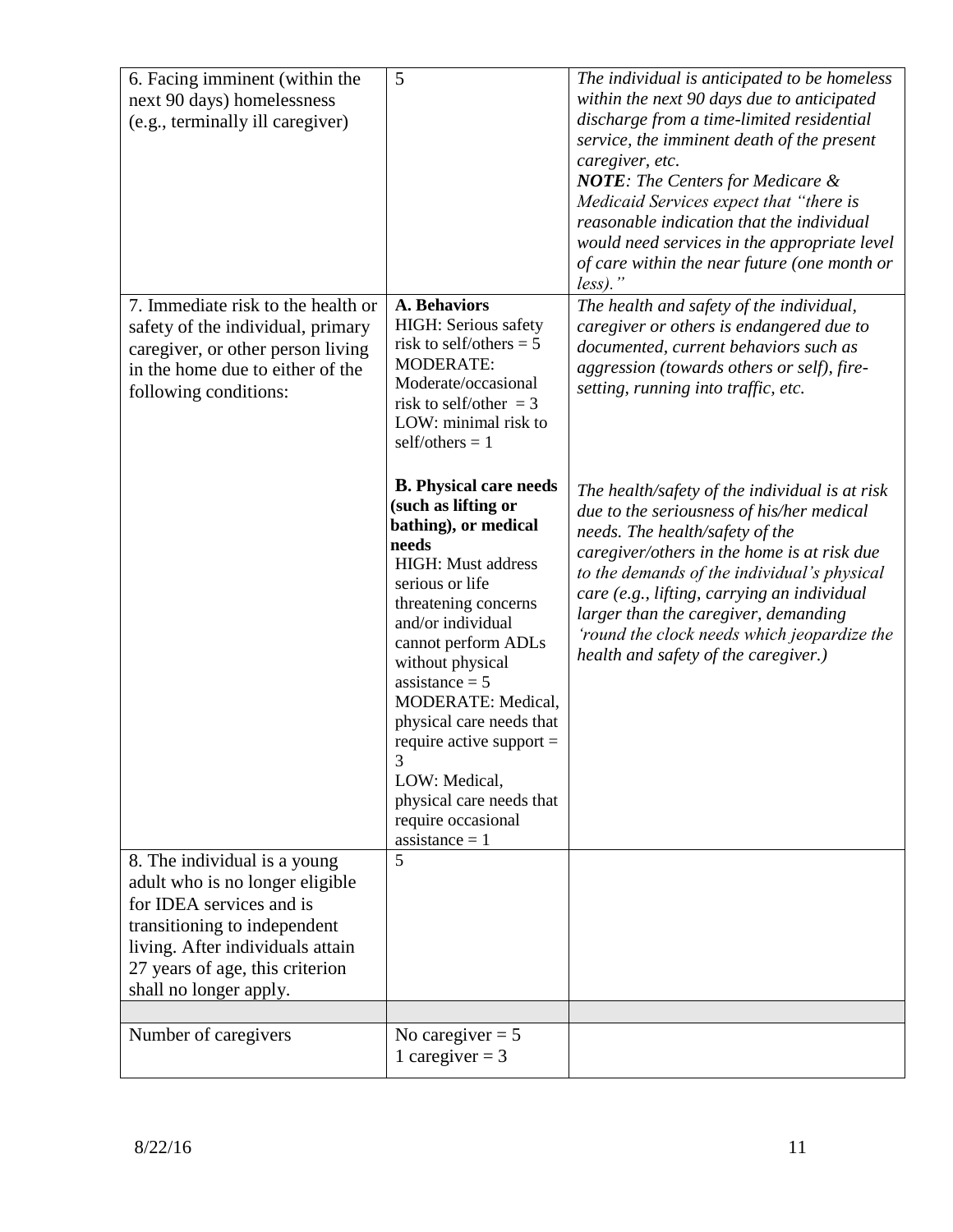| Number of areas met on VIDES                                                                                                                                                 | <b>Adults</b>                            | Infants &<br><b>Children</b><br>through<br>17 | See most recent VIDES                                                                                                                                                                                                                                                                                                                        |
|------------------------------------------------------------------------------------------------------------------------------------------------------------------------------|------------------------------------------|-----------------------------------------------|----------------------------------------------------------------------------------------------------------------------------------------------------------------------------------------------------------------------------------------------------------------------------------------------------------------------------------------------|
|                                                                                                                                                                              | $3 = 1$<br>$4 = 2$<br>$5-6=3$<br>$7-8=4$ | $2 - 3 = 1$<br>$4 = 2$<br>$5-6=3$<br>$7-8=4$  |                                                                                                                                                                                                                                                                                                                                              |
| Environmental concerns (e.g.,<br>poor condition of the current<br>living situation, primary<br>caregiver has ongoing caretaking<br>responsibilities for other<br>dependents) | 3                                        |                                               | Home/neighborhood conditions threaten the<br>health and safety of the individual. For<br>example; unsanitary home conditions that<br>have been reported to APS or CPS, verified<br>violent or criminal elements in the<br>neighborhood, or a primary and only<br>caregiver stressed with the care of multiple<br>disabled individuals, etc.) |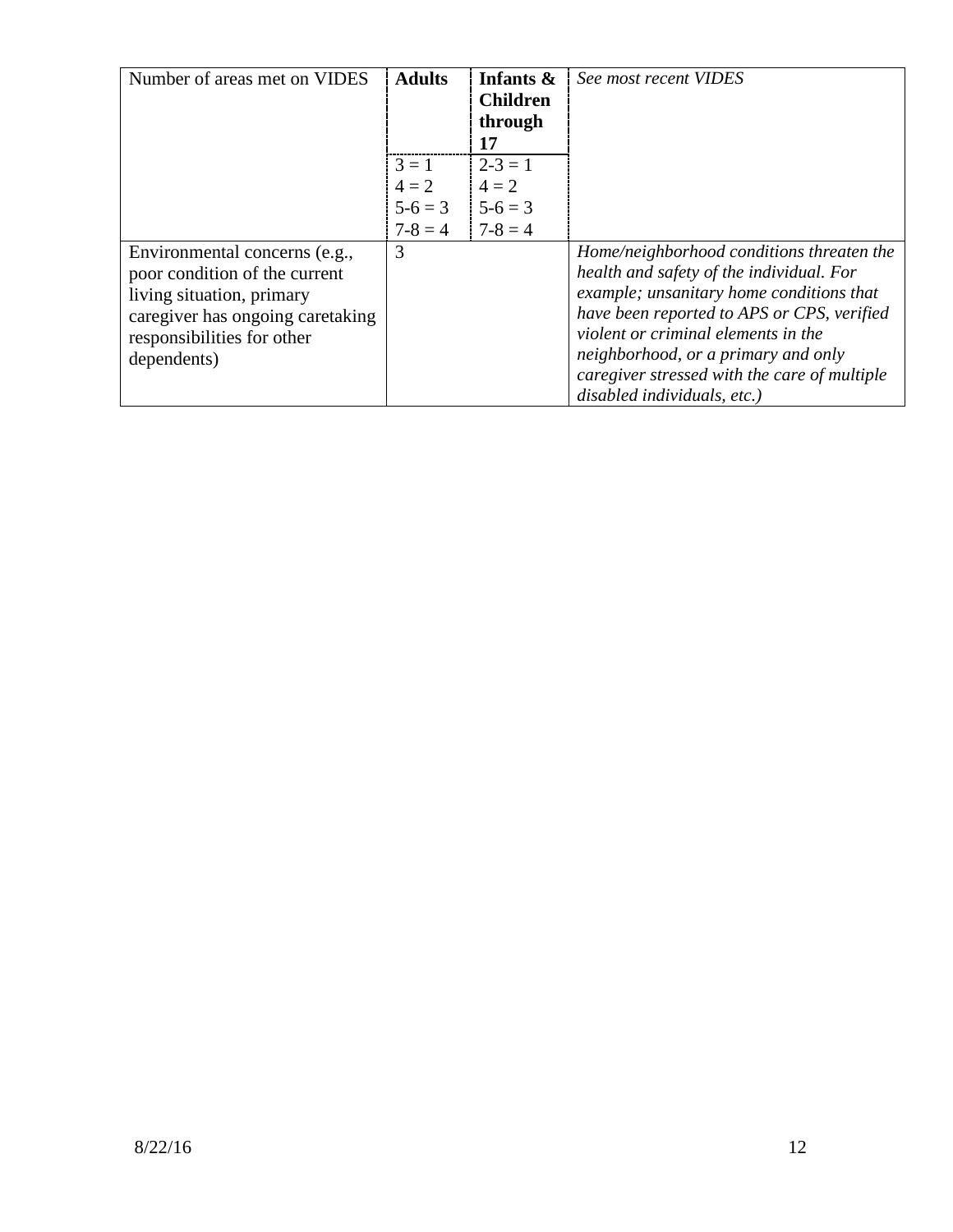## **Slot Assignment Review Form**

**WSAC:** Click here to enter text. **WSAC Date:** Click here to enter text. **CSB:** Click here to enter text. **Support Coordinator/Case Manager (SC/CM):** Click here to enter text.

**Non-PHI Identifier:** Click here to enter text.

- **I. Age**: Click here to enter text.
- **II. Current Diagnoses: C**lick here to enter text.

#### **III.Indicate which of the Priority 1 criteria were met and describe how the individual's situation meets the criteria:**

 $\Box$  An immediate jeopardy exists to the health and safety of the individual due to the unpaid primary caregiver having a chronic or long-term physical or psychiatric condition or conditions that significantly limit the ability of the primary caregiver or caregivers to care for the individual; there are no other unpaid caregivers available to provide supports.

Click here to enter text.

There is immediate risk to the health or safety of the individual, primary caregiver, or other person living in the home due to either of the following conditions:

 $\Box$  The individual's behavior or behaviors, presenting a risk to himself or others, cannot be effectively managed by the primary caregiver or unpaid provider even with support coordinator/case manager-arranged generic or specialized supports; or

There are physical care needs or medical needs that cannot be managed by the primary caregiver even with support coordinator/case manager-arranged generic or specialized supports;

 The individual lives in an institutional setting and has a viable discharge plan; or Click here to enter text.

 $\Box$  The individual is a young adult who is no longer eligible for IDEA services and is transitioning to independent living. After individuals attain 27 years of age, this criterion shall no longer apply. Click here to enter text.

**IV.**Risks to the individual's safety in his/her present environment:

| Challenge              | <b>Intensity</b>          | <b>Frequency</b>          |
|------------------------|---------------------------|---------------------------|
| Physical aggression    | Click here to enter text. | Click here to enter text. |
| Self-injurious         | Click here to enter text. | Click here to enter text. |
| Sexually inappropriate | Click here to enter text. | Click here to enter text. |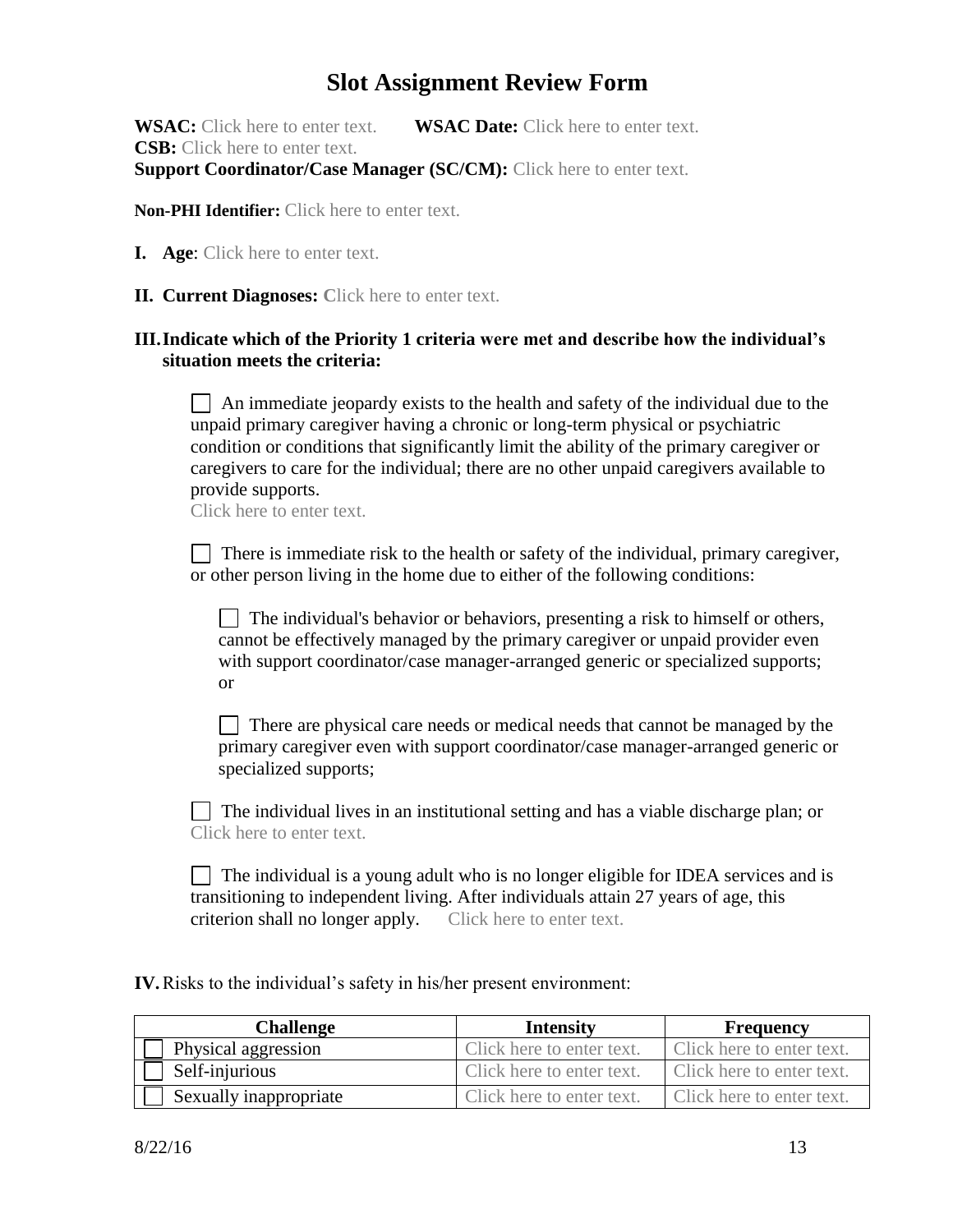| Property damage                       | Click here to enter text. | Click here to enter text. |
|---------------------------------------|---------------------------|---------------------------|
| Verbal aggression                     | Click here to enter text. | Click here to enter text. |
| Leaves a safe setting putting self in | Click here to enter text. | Click here to enter text. |
| jeopardy                              |                           |                           |
| Other                                 | Click here to enter text. | Click here to enter text. |

#### **V. Community integration needs/social isolation issues**

List all current challenges, such as residence in an institution, homebound due to lack of services, impact of elderly caregiver, etc: Click here to enter text.

#### **VI.What resources have been sought and/or are received to address the needs of the individual?**

| <b>Resource</b>               | <b>Applied</b> | If no application made,<br>why not? | <b>Received</b> | If applied for but not<br>received, why not? |
|-------------------------------|----------------|-------------------------------------|-----------------|----------------------------------------------|
| Early and Periodic            |                | Click here to enter text.           |                 | Click here to enter text.                    |
| Screening, Testing and        |                |                                     |                 |                                              |
| Diagnosis Treatment           |                |                                     |                 |                                              |
| (EPSDT)                       |                |                                     |                 |                                              |
| Elderly or Disabled with      |                | Click here to enter text.           |                 | Click here to enter text.                    |
| <b>Consumer Directed</b>      |                |                                     |                 |                                              |
| (EDCD) Waiver                 |                |                                     |                 |                                              |
| Individual and Family         |                | Click here to enter text.           |                 | Click here to enter text.                    |
| Support (IFSP)                |                |                                     |                 |                                              |
| Summer camp                   |                | Click here to enter text.           |                 | Click here to enter text.                    |
|                               |                |                                     |                 |                                              |
| <b>Comprehensive Services</b> |                | Click here to enter text.           |                 | Click here to enter text.                    |
| Act (CSA)                     |                |                                     |                 |                                              |
| Housing voucher               |                | Click here to enter text.           |                 | Click here to enter text.                    |
| Other-Name any locally        |                | Click here to enter text.           |                 | Click here to enter text.                    |
| funded services received      |                |                                     |                 |                                              |

- **VII. Describe the primary caregiver(s)' ability and challenges to providing natural supports such as transportation, supervision, promotion of community integration, etc.):** Click here to enter text.
- **VIII. Are there other natural supports in the person's life such as family members, neighbors, friends, other community members?**  Click here to enter text.
- **IX. A. In the person's own words where would he/she like to live and with whom?** Click here to enter text.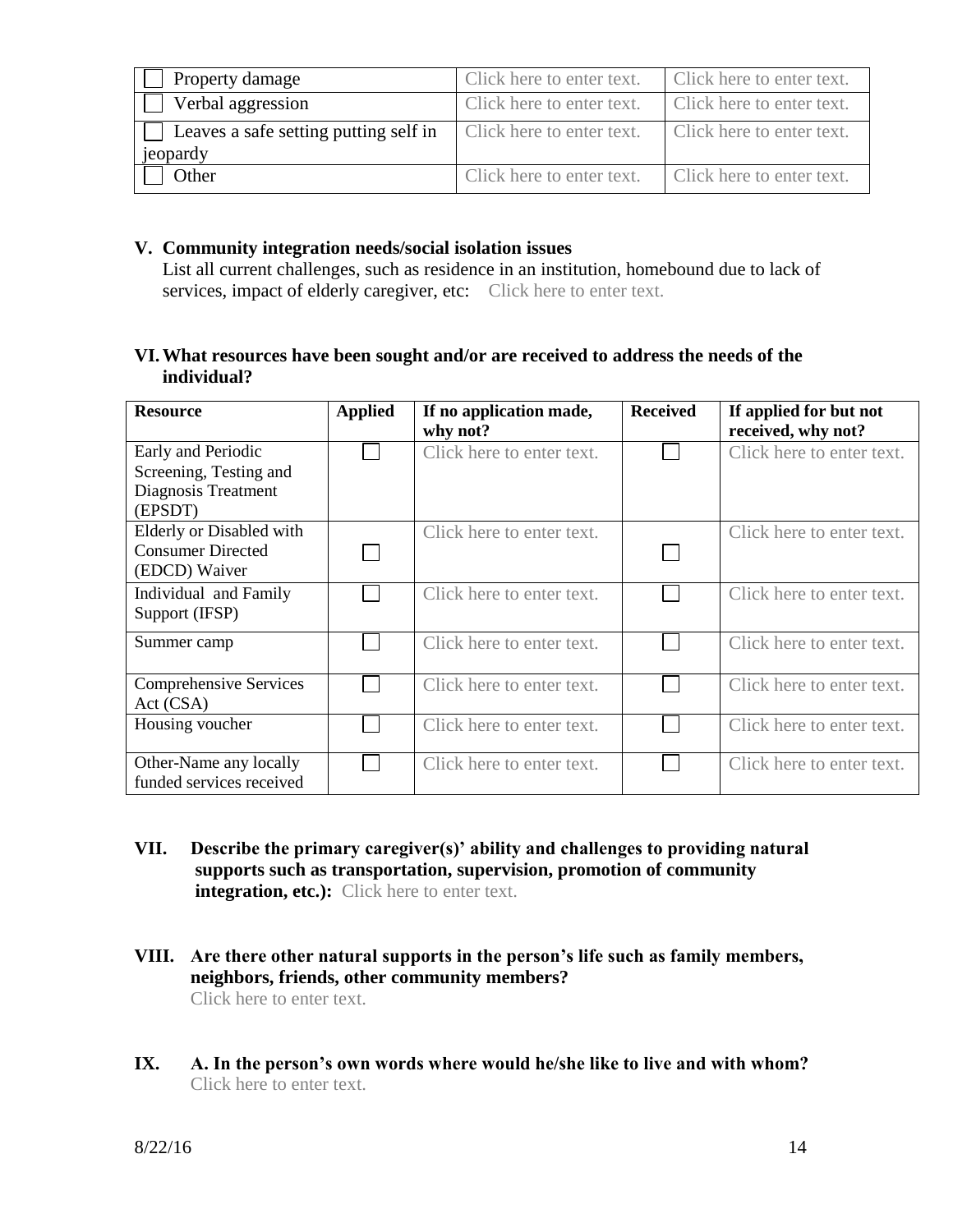**B. In the person's own words, what would he/she like to do during the day?** Click here to enter text.

 **C. Does the person have a legal guardian and if so, does the legal guardian agree with the person's wishes?** Click here to enter text.

**X. A. What, if anything, will occur in the next 30 days if this individual is not awarded a waiver slot?** Click here to enter text.

**B. Describe indicators that support this statement:** Click here to enter text.

#### **XI.Identify only those waiver services that best meet immediate needs. How would this service be used to meet immediate needs?**

 Assistive Technology Click here to enter text. **Benefits Planning** Click here to enter text.  $\Box$  Center-Based Crisis Supports Click here to enter text. **Community Coaching Click here to enter text.**  Community Engagement Click here to enter text. **Community Guide** Click here to enter text. Community-Based Crisis Supports Click here to enter text. **Companion** Click here to enter text. Crisis Support Services Click here to enter text. **Environmental Modification** Click here to enter text. **Group Day** Click here to enter text. Group Home Residential Click here to enter text. Group Supported Employment Click here to enter text. In-Home Support Click here to enter text. Independent Living Supports Click here to enter text. Individual  $&$  Family/Caregiver Training Click here to enter text. Individual Supported Employment Click here to enter text. Non-Medical Transportation Click here to enter text. Electronic Home-Based Supports Click here to enter text. **PERS** Click here to enter text. **Personal Assistance** Click here to enter text. **Private Duty Nursing Click here to enter text.** Respite Click here to enter text. Services Facilitation Click here to enter text. Shared Living Click here to enter text. Skilled Nursing Click here to enter text. Sponsored Residential Click here to enter text. Supported Living Residential Click here to enter text.  $\Box$  Therapeutic Consultation Click here to enter text.  $\Box$  Transition Services Click here to enter text. Workplace Assistance Click here to enter text.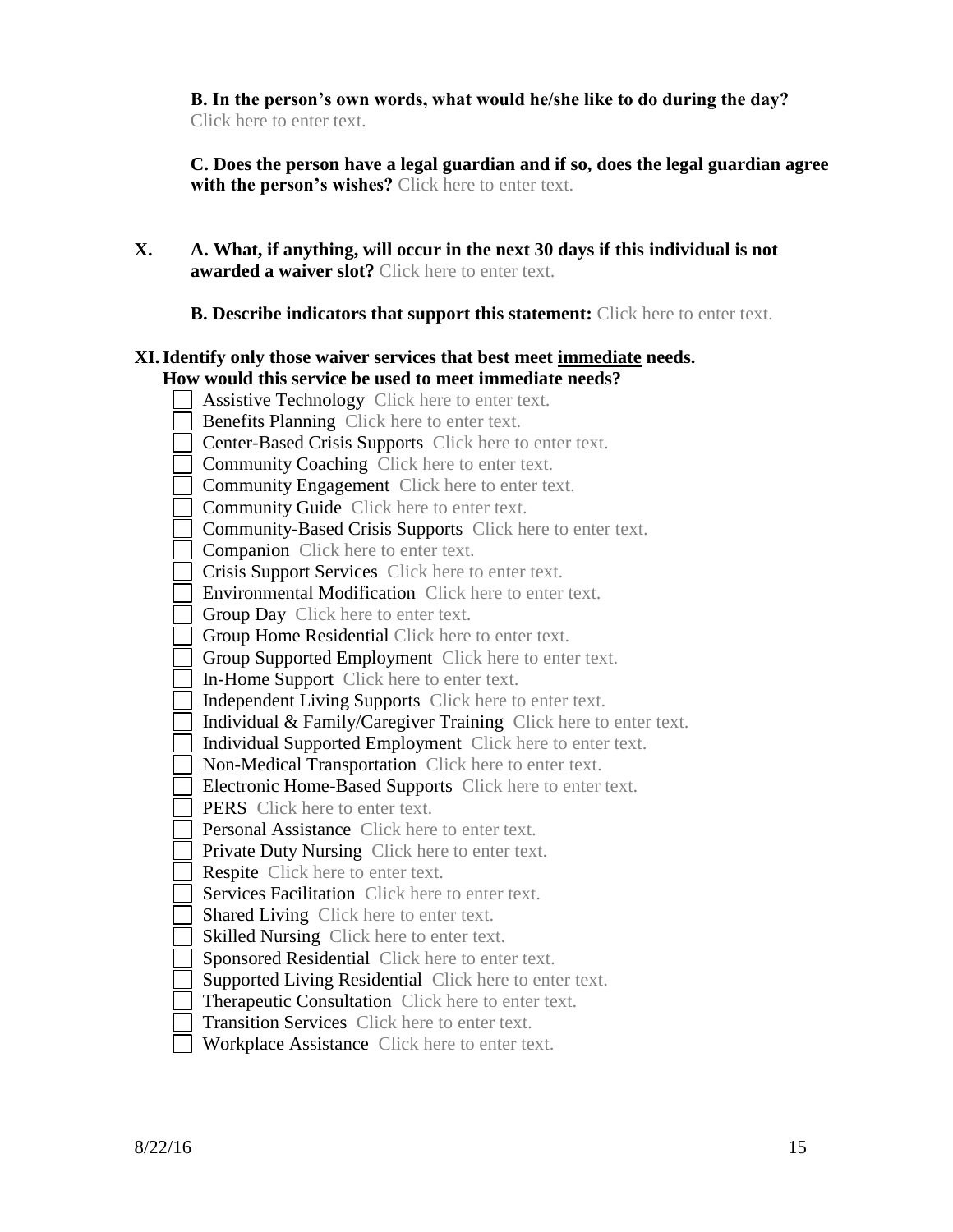C. **Any other information** about the individual that would help the Waiver Slot Assignment Committee determine if this individual is most in need of a slot: Click here to enter text.

# **Support Coordinator completing this form:** Date:<br>Click here to enter text. Clic

Click here to enter a date.